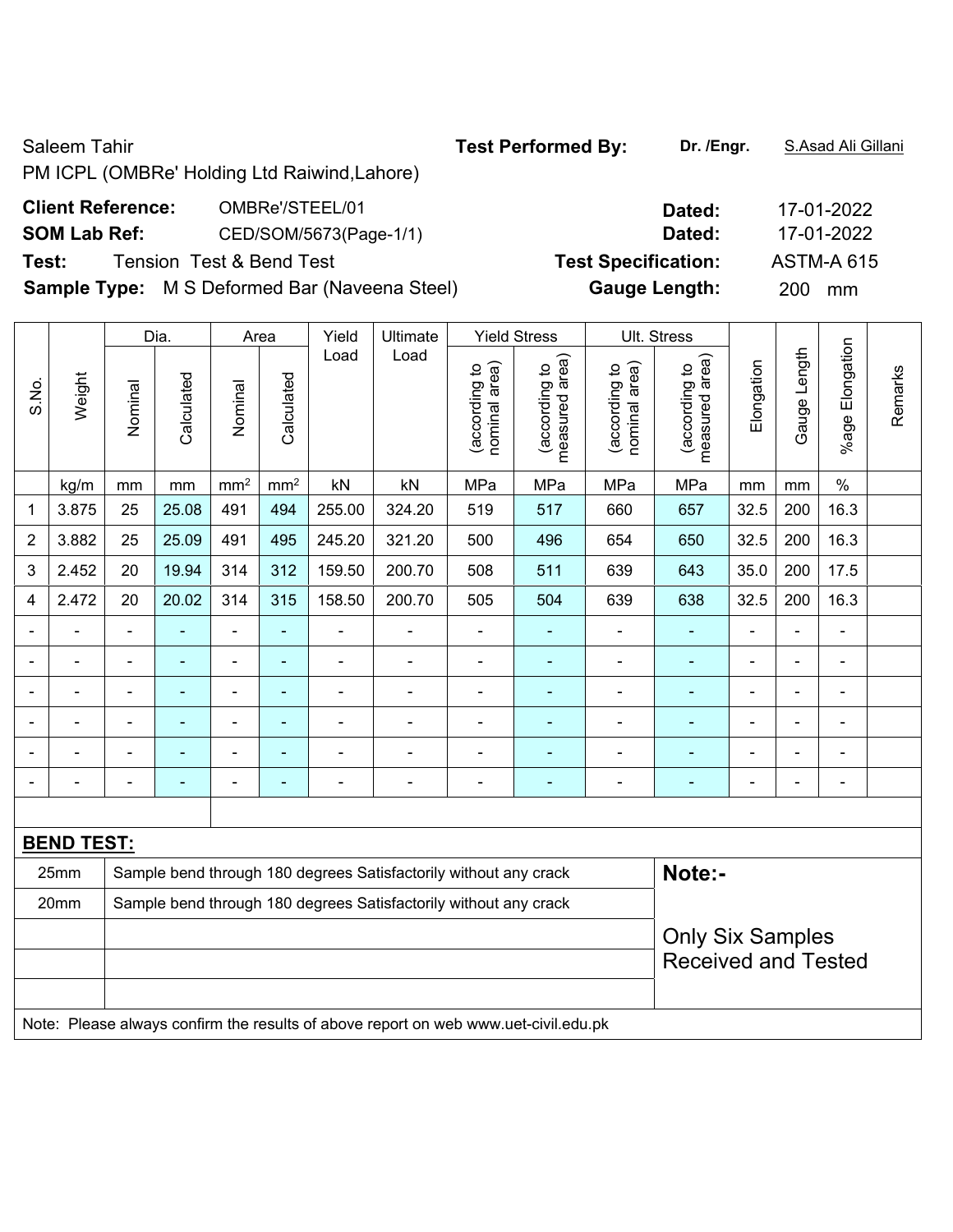### Tariq Mehmud **Test Performed By: Dr. /Engr.** S.Asad Ali Gillani

M/S Amanah Noor Residence Wapda Town, Lahore.

| <b>Client Reference:</b> | Nil |
|--------------------------|-----|
|--------------------------|-----|

**Dated:** 14-01-2022 **Dated:** 17-01-2022

**Test:** Tension Test & Bend Test **Test Specification: Gauge Length:** 8 inch **Sample Type:** Deformed Bar

| <b>SOM Lab</b><br>Ref: | 5669 (Page-<br>1/1) |
|------------------------|---------------------|
| Dated:                 | 17-01-2022          |
| ASTM-A-615             |                     |

|                |                   |                                                                  | Dia.       | <b>Yield Stress</b><br>Ult. Stress<br>Area<br>Yield<br>Ultimate |                          |                |                                                                                     |                                |                                 |                                |                                 |                          |                |                       |         |
|----------------|-------------------|------------------------------------------------------------------|------------|-----------------------------------------------------------------|--------------------------|----------------|-------------------------------------------------------------------------------------|--------------------------------|---------------------------------|--------------------------------|---------------------------------|--------------------------|----------------|-----------------------|---------|
| S.No.          | Weight            | Nominal                                                          | Calculated | Nominal                                                         | Calculated               | Load           | Load                                                                                | nominal area)<br>(according to | (according to<br>measured area) | nominal area)<br>(according to | (according to<br>measured area) | Elongation               | Gauge Length   | Elongation<br>$%$ age | Remarks |
|                | lb/ft             | $\#$                                                             | in         | in <sup>2</sup>                                                 | in <sup>2</sup>          | Tons           | Tons                                                                                | psi                            | psi                             | psi                            | psi                             | in                       | in             | $\%$                  |         |
| 1              | 2.656             | 8                                                                | 0.997      | 0.79                                                            | 0.781                    | 24.50          | 36.70                                                                               | 68390                          | 69170                           | 102450                         | 103630                          | 1.40                     | 8.0            | 17.5                  |         |
| $\overline{2}$ | 2.740             | 8                                                                | 1.012      | 0.79                                                            | 0.805                    | 24.00          | 34.99                                                                               | 66990                          | 65740                           | 97700                          | 95880                           | 1.30                     | 8.0            | 16.3                  |         |
| 3              | 1.522             | 6                                                                | 0.754      | 0.44                                                            | 0.447                    | 12.79          | 18.99                                                                               | 64130                          | 63120                           | 95190                          | 93700                           | 1.20                     | 8.0            | 15.0                  |         |
| 4              | 1.490             | 6                                                                | 0.747      | 0.44                                                            | 0.438                    | 12.79          | 18.90                                                                               | 64130                          | 64420                           | 94730                          | 95160                           | 1.20                     | 8.0            | 15.0                  |         |
| 5              | 0.667             | $\overline{4}$                                                   | 0.500      | 0.20                                                            | 0.196                    | 6.49           | 9.19                                                                                | 71610                          | 73070                           | 101390                         | 103460                          | 1.00                     | 8.0            | 12.5                  |         |
| 6              | 0.664             | 4                                                                | 0.498      | 0.20                                                            | 0.195                    | 6.49           | 9.30                                                                                | 71610                          | 73440                           | 102520                         | 105150                          | 1.00                     | 8.0            | 12.5                  |         |
|                |                   | $\blacksquare$                                                   | L,         | $\blacksquare$                                                  | $\blacksquare$           | $\blacksquare$ | $\blacksquare$                                                                      | $\blacksquare$                 | ä,                              | $\blacksquare$                 | ä,                              | ä,                       | $\blacksquare$ | $\overline{a}$        |         |
|                |                   |                                                                  |            |                                                                 |                          |                |                                                                                     | $\blacksquare$                 |                                 |                                |                                 |                          |                |                       |         |
|                |                   |                                                                  |            |                                                                 |                          |                |                                                                                     | ٠                              |                                 |                                |                                 |                          |                |                       |         |
|                |                   | $\blacksquare$                                                   |            | ۰                                                               | $\overline{\phantom{a}}$ |                | $\overline{\phantom{0}}$                                                            | $\overline{a}$                 | ۰                               | $\blacksquare$                 | ÷                               | -                        |                |                       |         |
|                |                   |                                                                  |            |                                                                 |                          |                |                                                                                     |                                |                                 |                                |                                 |                          |                |                       |         |
|                | <b>BEND TEST:</b> |                                                                  |            |                                                                 |                          |                |                                                                                     |                                |                                 |                                |                                 |                          |                |                       |         |
|                | #8                |                                                                  |            |                                                                 |                          |                | Sample bend through 180 degrees Satisfactorily without any crack                    |                                |                                 |                                | Note:-                          |                          |                |                       |         |
|                | #6                |                                                                  |            |                                                                 |                          |                | Sample bend through 180 degrees Satisfactorily without any crack                    |                                |                                 |                                |                                 |                          |                |                       |         |
|                | #4                | Sample bend through 180 degrees Satisfactorily without any crack |            |                                                                 |                          |                |                                                                                     |                                |                                 |                                |                                 | <b>Only Nine Samples</b> |                |                       |         |
|                |                   |                                                                  |            |                                                                 |                          |                |                                                                                     |                                |                                 |                                | <b>Received and Tested</b>      |                          |                |                       |         |
|                |                   |                                                                  |            |                                                                 |                          |                |                                                                                     |                                |                                 |                                |                                 |                          |                |                       |         |
|                |                   |                                                                  |            |                                                                 |                          |                | Note: Please always confirm the results of above report on web www.uet-civil.edu.pk |                                |                                 |                                |                                 |                          |                |                       |         |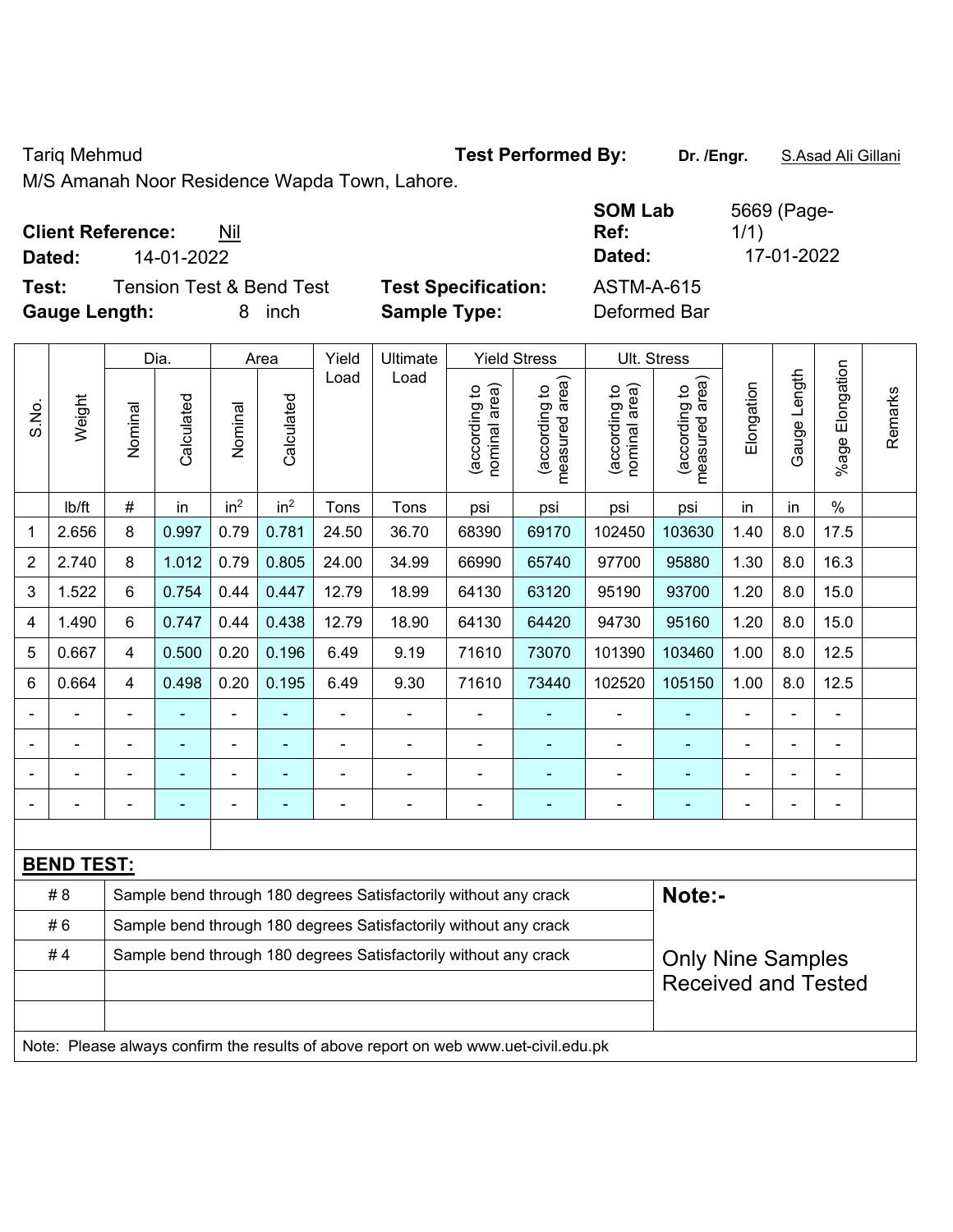$\blacksquare$ 

Lahore

### **Client Reference:** Nil

**Test:** Tension Test & Bend Test **Test Specification:** ASTM-A-615 **Gauge Length:** 8 inch **Sample Type:** Deformed Bar

 $\top$ 

 $\overline{\phantom{a}}$ 

 $\top$ 

| SOMLA |
|-------|
|       |
| __    |

**SOM Lab Ref:**  5670 (Page-1/1) **Dated:** 17-01-2022 **Dated:** 17-01-2022

 $\top$ 

 $\top$ 

|                |                   |                          | Dia.                   |                              | Area            |                | Yield<br>Ultimate                                                                   |                                | <b>Yield Stress</b>             |                                | Ult. Stress                     |                |                |                          |         |
|----------------|-------------------|--------------------------|------------------------|------------------------------|-----------------|----------------|-------------------------------------------------------------------------------------|--------------------------------|---------------------------------|--------------------------------|---------------------------------|----------------|----------------|--------------------------|---------|
| S.No.          | Weight            | Nominal                  | Calculated             | Nominal                      | Calculated      | Load           | Load                                                                                | nominal area)<br>(according to | (according to<br>measured area) | nominal area)<br>(according to | measured area)<br>(according to | Elongation     | Gauge Length   | %age Elongation          | Remarks |
|                | Ib/ft             | $\#$                     | in                     | in <sup>2</sup>              | in <sup>2</sup> | Tons           | Tons                                                                                | psi                            | psi                             | psi                            | psi                             | in             | in             | $\%$                     |         |
| 1              | 1.481             | 6                        | 0.744                  | 0.44                         | 0.435           | 15.44          | 19.62                                                                               | 77410                          | 78300                           | 98360                          | 99490                           | 1.30           | 8.0            | 16.3                     |         |
| 2              | 1.494             | 6                        | 0.748                  | 0.44                         | 0.439           | 15.57          | 19.22                                                                               | 78020                          | 78200                           | 96320                          | 96530                           | 1.20           | 8.0            | 15.0                     |         |
| 3              | 0.678             | 4                        | 0.503                  | 0.20                         | 0.199           | 7.49           | 9.25                                                                                | 82620                          | 83040                           | 101960                         | 102470                          | 0.90           | 8.0            | 11.3                     |         |
| 4              | 0.666             | $\overline{\mathbf{4}}$  | 0.500                  | 0.20                         | 0.196           | 7.00           | 8.77                                                                                | 77230                          | 78800                           | 96670                          | 98650                           | 1.10           | 8.0            | 13.8                     |         |
|                |                   | $\blacksquare$           | ä,                     | ä,                           | ä,              | $\blacksquare$ | $\blacksquare$                                                                      | $\blacksquare$                 | ۰                               | $\blacksquare$                 | ÷,                              | ä,             |                | $\blacksquare$           |         |
|                |                   |                          | $\blacksquare$         | $\blacksquare$               |                 |                | $\blacksquare$                                                                      | $\blacksquare$                 | ۰                               | $\blacksquare$                 | $\blacksquare$                  | $\blacksquare$ |                | $\blacksquare$           |         |
|                |                   | $\blacksquare$           |                        | ۰                            |                 |                | ÷                                                                                   | $\blacksquare$                 |                                 | $\blacksquare$                 |                                 | ۰              | $\blacksquare$ | $\blacksquare$           |         |
|                |                   | $\blacksquare$           | ÷                      | $\blacksquare$               |                 | $\blacksquare$ | $\blacksquare$                                                                      | $\blacksquare$                 |                                 | $\blacksquare$                 | $\blacksquare$                  | $\blacksquare$ | $\blacksquare$ | $\blacksquare$           |         |
|                |                   | $\blacksquare$           | ۰                      | $\overline{\phantom{a}}$     | ۰               | $\blacksquare$ | $\blacksquare$                                                                      | $\blacksquare$                 | ۰                               | $\blacksquare$                 | $\blacksquare$                  | $\blacksquare$ | $\blacksquare$ | $\blacksquare$           |         |
| $\blacksquare$ |                   | $\overline{\phantom{0}}$ | ۰                      | $\qquad \qquad \blacksquare$ | ۰               | $\blacksquare$ | $\overline{\phantom{0}}$                                                            | $\qquad \qquad \blacksquare$   | ۰                               | $\blacksquare$                 | $\blacksquare$                  | $\blacksquare$ | $\blacksquare$ | $\overline{\phantom{a}}$ |         |
|                |                   |                          |                        |                              |                 |                |                                                                                     |                                |                                 |                                |                                 |                |                |                          |         |
|                | <b>BEND TEST:</b> |                          |                        |                              |                 |                |                                                                                     |                                |                                 |                                |                                 |                |                |                          |         |
|                | $-$               |                          | No Bend test performed |                              |                 |                |                                                                                     |                                |                                 |                                | Note:-                          |                |                |                          |         |
|                |                   |                          |                        |                              |                 |                |                                                                                     |                                |                                 |                                |                                 |                |                |                          |         |
|                |                   |                          |                        |                              |                 |                |                                                                                     |                                |                                 |                                | <b>Only Four Samples</b>        |                |                |                          |         |
|                |                   |                          |                        |                              |                 |                |                                                                                     |                                |                                 |                                | <b>Received and Tested</b>      |                |                |                          |         |
|                |                   |                          |                        |                              |                 |                |                                                                                     |                                |                                 |                                |                                 |                |                |                          |         |
|                |                   |                          |                        |                              |                 |                | Note: Please always confirm the results of above report on web www.uet-civil.edu.pk |                                |                                 |                                |                                 |                |                |                          |         |

Zaid Bilal **Test Performed By: Dr. /Engr.** S.Asad Ali Gillani

 $\top$ 

 $\top$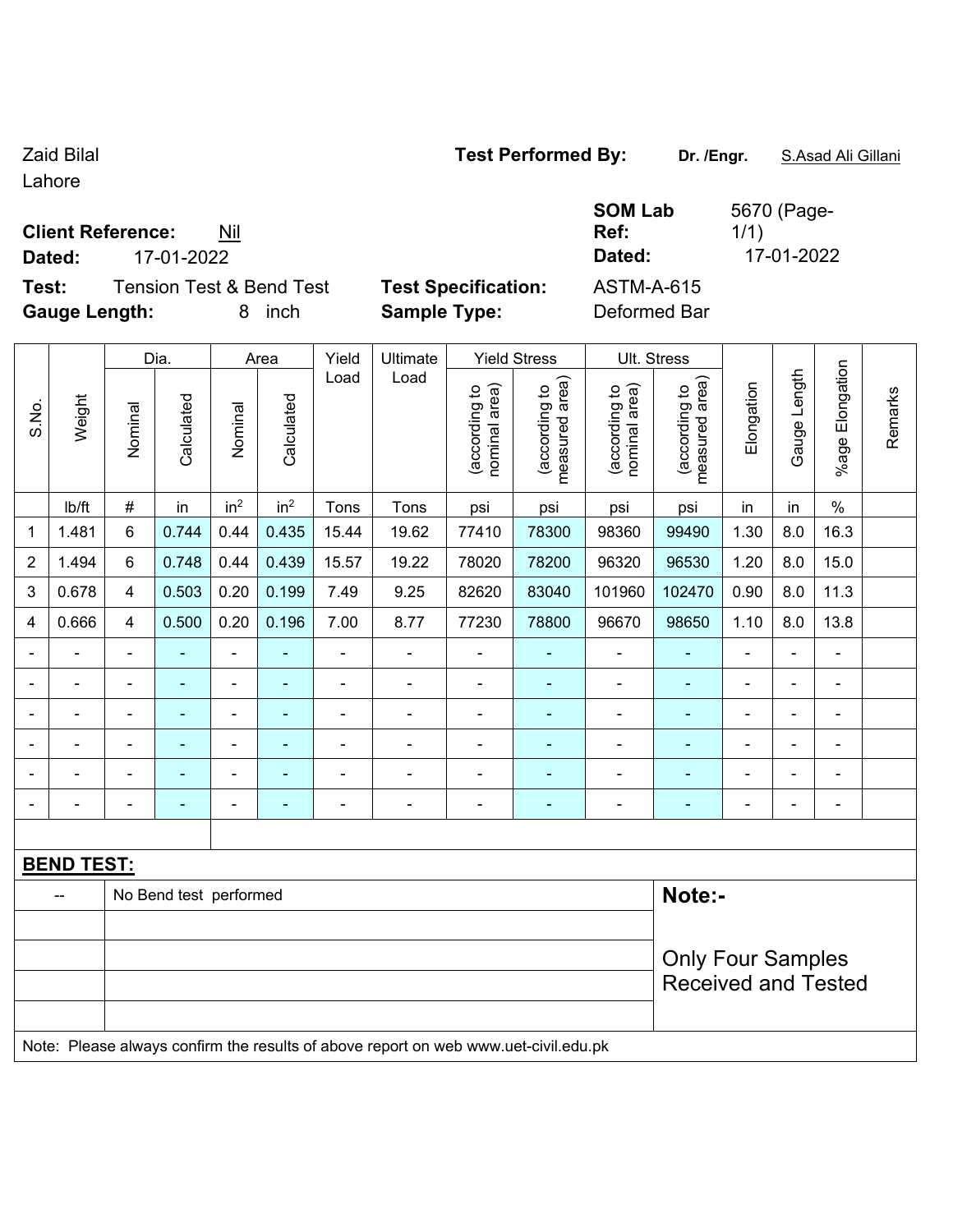### ME DHA Bahwalpur.

# **Client Reference:** 110/QC/MTL **Dated:** 13-01-2022 **Dated:** 17-01-2022

**Test:** Tension Test & Bend Test **Test Specification:** ASTM-A-615 **Gauge Length:** 8 inch **Sample Type:** Deformed Bar (Kamran Steel)

|              | Ref:   |
|--------------|--------|
|              | Dated: |
| `cificationم | ASTM-4 |

|                          |                   |                | Dia.       |                              | Area            | Yield          | Ultimate                                                                            |                                | <b>Yield Stress</b>             |                                | Ult. Stress                     |                |                |                          |         |
|--------------------------|-------------------|----------------|------------|------------------------------|-----------------|----------------|-------------------------------------------------------------------------------------|--------------------------------|---------------------------------|--------------------------------|---------------------------------|----------------|----------------|--------------------------|---------|
| S.No.                    | Weight            | Nominal        | Calculated | Nominal                      | Calculated      | Load           | Load                                                                                | (according to<br>nominal area) | (according to<br>measured area) | (according to<br>nominal area) | measured area)<br>(according to | Elongation     | Gauge Length   | Elongation<br>$%$ age I  | Remarks |
|                          | lb/ft             | $\#$           | in         | in <sup>2</sup>              | in <sup>2</sup> | Tons           | Tons                                                                                | psi                            | psi                             | psi                            | psi                             | in             | in             | $\%$                     |         |
| 1                        | 1.507             | $6\phantom{1}$ | 0.751      | 0.44                         | 0.443           | 13.32          | 19.39                                                                               | 66780                          | 66330                           | 97180                          | 96530                           | 1.40           | 8.0            | 17.5                     |         |
|                          |                   | $\blacksquare$ | ä,         | $\blacksquare$               | ä,              |                | $\blacksquare$                                                                      | $\blacksquare$                 | ۰                               | $\blacksquare$                 | $\blacksquare$                  | $\blacksquare$ |                |                          |         |
|                          |                   | $\blacksquare$ | ä,         | $\blacksquare$               |                 |                | $\blacksquare$                                                                      | $\blacksquare$                 |                                 | $\blacksquare$                 | $\blacksquare$                  |                |                | $\blacksquare$           |         |
| $\overline{\phantom{0}}$ |                   | $\blacksquare$ | ۰          | $\qquad \qquad \blacksquare$ | ۰               | $\blacksquare$ | $\overline{\phantom{a}}$                                                            | $\qquad \qquad \blacksquare$   | ۰                               | $\overline{\phantom{0}}$       | $\blacksquare$                  | ۰              | $\blacksquare$ | $\overline{\phantom{0}}$ |         |
| $\overline{\phantom{a}}$ |                   | $\blacksquare$ | ۰          | $\overline{\phantom{a}}$     | ۰               | $\blacksquare$ | $\blacksquare$                                                                      | $\overline{\phantom{a}}$       | ۰                               | $\blacksquare$                 | $\blacksquare$                  | ÷              | $\blacksquare$ | $\blacksquare$           |         |
| Ē,                       |                   | $\blacksquare$ | ÷,         | $\qquad \qquad \blacksquare$ | ÷               | $\blacksquare$ | $\blacksquare$                                                                      | $\blacksquare$                 | ÷                               | $\blacksquare$                 | $\blacksquare$                  | ÷,             | $\blacksquare$ | $\blacksquare$           |         |
| $\blacksquare$           |                   | $\blacksquare$ | ÷          | $\qquad \qquad \blacksquare$ | ۰               | $\blacksquare$ | $\blacksquare$                                                                      | $\blacksquare$                 | ۰                               | $\blacksquare$                 | $\blacksquare$                  | $\blacksquare$ |                | $\blacksquare$           |         |
|                          |                   |                |            | ۰                            |                 |                |                                                                                     |                                |                                 | $\blacksquare$                 | $\blacksquare$                  |                |                |                          |         |
|                          |                   |                |            | $\blacksquare$               |                 |                | $\blacksquare$                                                                      | $\blacksquare$                 |                                 | $\blacksquare$                 | $\blacksquare$                  | $\blacksquare$ |                |                          |         |
| $\blacksquare$           |                   |                | ä,         | $\blacksquare$               | ÷               | $\blacksquare$ | $\blacksquare$                                                                      | $\overline{\phantom{a}}$       | ۰                               | $\blacksquare$                 | $\blacksquare$                  | $\blacksquare$ |                | ä,                       |         |
|                          |                   |                |            |                              |                 |                |                                                                                     |                                |                                 |                                |                                 |                |                |                          |         |
|                          | <b>BEND TEST:</b> |                |            |                              |                 |                |                                                                                     |                                |                                 |                                |                                 |                |                |                          |         |
|                          | #6                |                |            |                              |                 |                | Sample bend through 180 degrees Satisfactorily without any crack                    |                                |                                 |                                | Note:-                          |                |                |                          |         |
|                          |                   |                |            |                              |                 |                |                                                                                     |                                |                                 |                                |                                 |                |                |                          |         |
|                          |                   |                |            |                              |                 |                | <b>Only Two Samples</b>                                                             |                                |                                 |                                |                                 |                |                |                          |         |
|                          |                   |                |            |                              |                 |                |                                                                                     |                                |                                 |                                | <b>Received and Tested</b>      |                |                |                          |         |
|                          |                   |                |            |                              |                 |                |                                                                                     |                                |                                 |                                |                                 |                |                |                          |         |
|                          |                   |                |            |                              |                 |                | Note: Please always confirm the results of above report on web www.uet-civil.edu.pk |                                |                                 |                                |                                 |                |                |                          |         |

## Naveed Ahmad **Test Performed By: Dr. /Engr.** S.Asad Ali Gillani

**SOM Lab** 

5671 (Page-

1/1)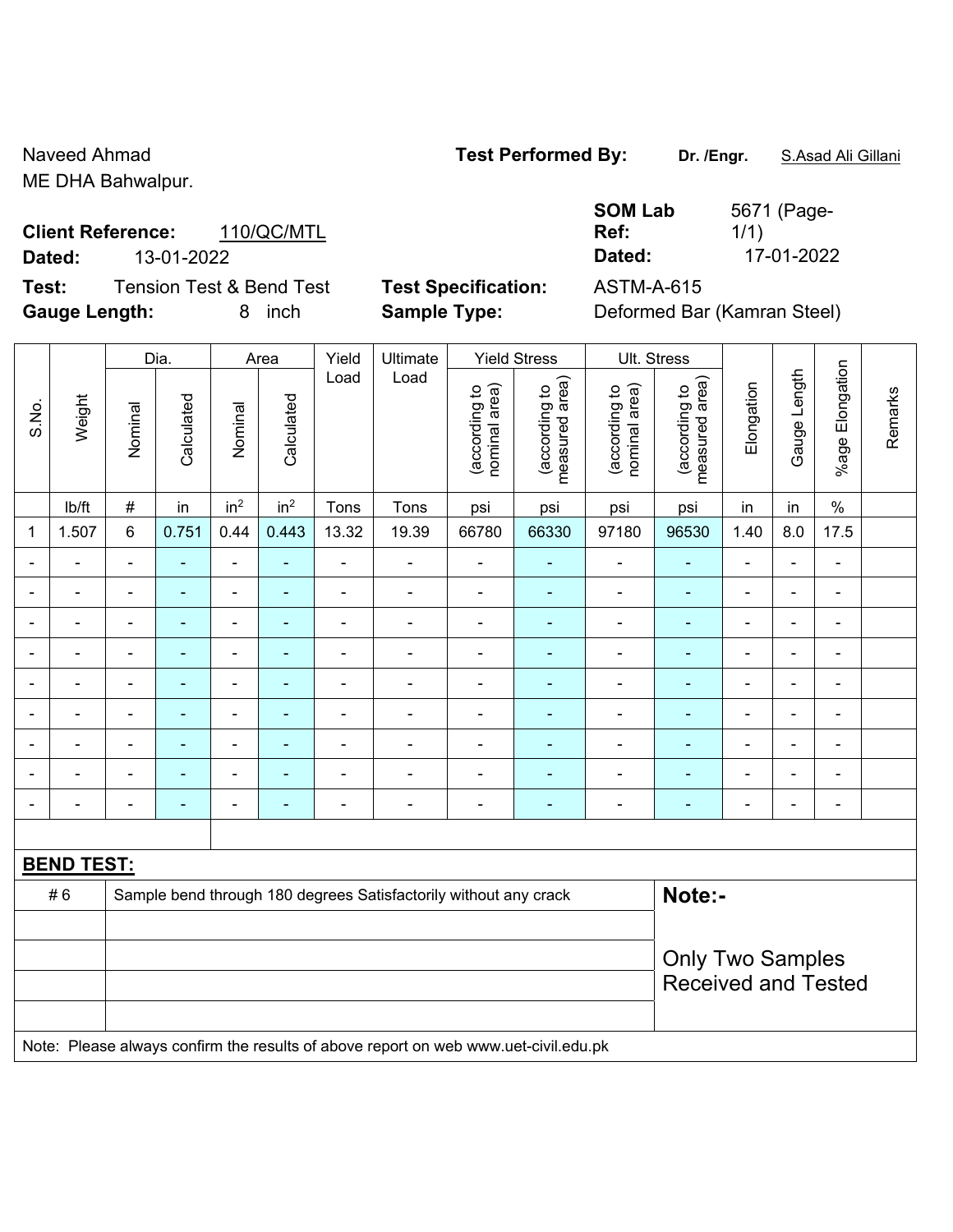Tower 21 **Test Performed By:** Dr. /Engr. **S. Asad Ali Gillani** 

Real Estate Builders And Developers DHA, Lahore.

| <b>Client Reference:</b><br>Nil<br>17-01-2022<br>Dated: |                            | <b>SOM Lab</b><br>Ref:<br>Dated: | 5672 (Page-<br>1/1)<br>17-01-2022 |
|---------------------------------------------------------|----------------------------|----------------------------------|-----------------------------------|
| Test:<br><b>Tension Test &amp; Bend Test</b>            | <b>Test Specification:</b> | <b>ASTM-A-615</b>                |                                   |
| <b>Gauge Length:</b><br>inch<br>8                       | <b>Sample Type:</b>        | Deformed Bar                     |                                   |

|                          |                   |                | Dia.           |                 | Area                      | Yield          | Ultimate                                                                            |                                | <b>Yield Stress</b>             |                                | Ult. Stress                     |                |                |                       |         |
|--------------------------|-------------------|----------------|----------------|-----------------|---------------------------|----------------|-------------------------------------------------------------------------------------|--------------------------------|---------------------------------|--------------------------------|---------------------------------|----------------|----------------|-----------------------|---------|
| S.No.                    | Weight            | Nominal        | Calculated     | Nominal         | Calculated                | Load           | Load                                                                                | nominal area)<br>(according to | (according to<br>measured area) | (according to<br>nominal area) | (according to<br>measured area) | Elongation     | Gauge Length   | Elongation<br>$%$ age | Remarks |
|                          | lb/ft             | $\#$           | in             | in <sup>2</sup> | in <sup>2</sup>           | Tons           | Tons                                                                                | psi                            | psi                             | psi                            | psi                             | in             | in             | $\%$                  |         |
| 1                        | 2.696             | 8              | 1.004          | 0.79            | 0.792                     | 25.56          | 35.55                                                                               | 71350                          | 71170                           | 99230                          | 98980                           | 1.30           | 8.0            | 16.3                  |         |
| $\overline{2}$           | 2.690             | 8              | 1.004          | 0.79            | 0.791                     | 24.89          | 36.14                                                                               | 69500                          | 69410                           | 100880                         | 100760                          | 1.20           | 8.0            | 15.0                  |         |
| $\blacksquare$           | $\blacksquare$    | $\blacksquare$ | $\blacksquare$ | ÷,              | ٠                         | ä,             | $\blacksquare$                                                                      | $\blacksquare$                 | ÷                               | $\blacksquare$                 | ÷                               | $\blacksquare$ | $\blacksquare$ | $\blacksquare$        |         |
| $\overline{\phantom{a}}$ | $\blacksquare$    | ä,             | $\blacksquare$ | ÷               | ÷                         | ä,             | $\blacksquare$                                                                      | $\blacksquare$                 | $\blacksquare$                  | $\blacksquare$                 | ٠                               | $\blacksquare$ | ä,             | $\blacksquare$        |         |
|                          | $\blacksquare$    | ä,             | $\blacksquare$ | ÷,              | ۰                         | $\blacksquare$ | ÷                                                                                   | $\blacksquare$                 | ÷                               | $\blacksquare$                 | $\qquad \qquad \blacksquare$    | ÷              |                | $\blacksquare$        |         |
| $\sim$                   | $\blacksquare$    | ä,             | $\blacksquare$ | ÷,              | $\blacksquare$            | $\blacksquare$ | ä,                                                                                  | $\blacksquare$                 | ÷                               | $\blacksquare$                 | $\blacksquare$                  | $\blacksquare$ |                | $\blacksquare$        |         |
|                          |                   | $\blacksquare$ | $\blacksquare$ | $\blacksquare$  |                           | $\blacksquare$ | $\blacksquare$                                                                      |                                | ۰                               | $\blacksquare$                 | ÷,                              |                |                | $\blacksquare$        |         |
|                          |                   |                |                | ۰               |                           | $\blacksquare$ | $\blacksquare$                                                                      |                                |                                 |                                |                                 |                |                | $\blacksquare$        |         |
|                          |                   | $\blacksquare$ |                | $\blacksquare$  |                           | $\blacksquare$ | $\blacksquare$                                                                      |                                | ۰                               |                                | ä,                              |                |                | $\blacksquare$        |         |
| $\blacksquare$           |                   | ä,             | $\blacksquare$ | $\blacksquare$  | ۰                         | $\blacksquare$ | $\overline{\phantom{a}}$                                                            | $\blacksquare$                 | ÷                               | $\blacksquare$                 | $\qquad \qquad \blacksquare$    | ÷              | L.             | $\blacksquare$        |         |
|                          |                   |                |                |                 |                           |                |                                                                                     |                                |                                 |                                |                                 |                |                |                       |         |
|                          | <b>BEND TEST:</b> |                |                |                 |                           |                |                                                                                     |                                |                                 |                                |                                 |                |                |                       |         |
|                          | # 8               |                |                |                 |                           |                | Sample bend through 180 degrees Satisfactorily without any crack                    |                                |                                 |                                | Note:-                          |                |                |                       |         |
|                          |                   |                |                |                 |                           |                |                                                                                     |                                |                                 |                                |                                 |                |                |                       |         |
|                          |                   |                |                |                 | <b>Only Three Samples</b> |                |                                                                                     |                                |                                 |                                |                                 |                |                |                       |         |
|                          |                   |                |                |                 |                           |                |                                                                                     |                                |                                 |                                | <b>Received and Tested</b>      |                |                |                       |         |
|                          |                   |                |                |                 |                           |                |                                                                                     |                                |                                 |                                |                                 |                |                |                       |         |
|                          |                   |                |                |                 |                           |                | Note: Please always confirm the results of above report on web www.uet-civil.edu.pk |                                |                                 |                                |                                 |                |                |                       |         |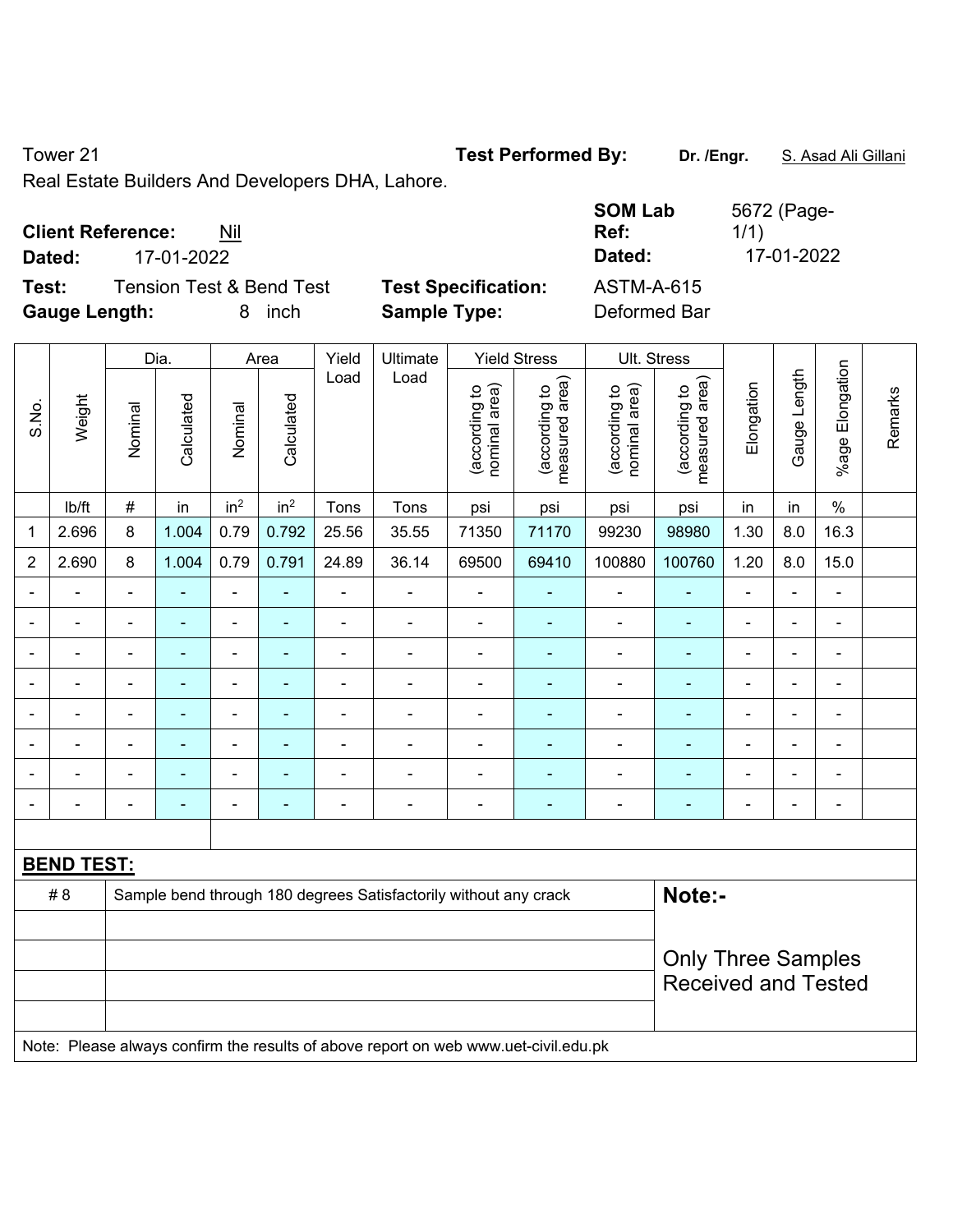Umair Maqsood **Test Performed By:** Dr. /Engr. **Asad Ali Gillani** 

Sub Divisional officer,BSD Assembly,Lahore(Reconstruction Of Pipal House A-Block,Lahore)

| <b>Client Reference:</b> |            | 43                       |                            | <b>SOM Lab</b><br>Ref: | 5674 (Page-<br>1/1) |
|--------------------------|------------|--------------------------|----------------------------|------------------------|---------------------|
| Dated:                   | 15-01-2022 |                          |                            | Dated:                 | 17-01-2022          |
| Test:                    |            | Tension Test & Bend Test | <b>Test Specification:</b> | <b>ASTM-A-615</b>      |                     |
| <b>Gauge Length:</b>     |            | inch                     | <b>Sample Type:</b>        | Deformed Bar           |                     |

|                |                   |                         | Dia.                    |                              | Area            | Yield          | Ultimate                                                                            |                                | <b>Yield Stress</b>             |                                | Ult. Stress                     |                          |                            |                              |         |  |
|----------------|-------------------|-------------------------|-------------------------|------------------------------|-----------------|----------------|-------------------------------------------------------------------------------------|--------------------------------|---------------------------------|--------------------------------|---------------------------------|--------------------------|----------------------------|------------------------------|---------|--|
| S.No.          | Weight            | Nominal                 | Calculated              | Nominal                      | Calculated      | Load           | Load                                                                                | nominal area)<br>(according to | (according to<br>measured area) | nominal area)<br>(according to | measured area)<br>(according to | Elongation               | Gauge Length               | %age Elongation              | Remarks |  |
|                | Ib/ft             | $\#$                    | in                      | in <sup>2</sup>              | in <sup>2</sup> | Tons           | Tons                                                                                | psi                            | psi                             | psi                            | psi                             | in                       | in                         | $\%$                         |         |  |
| $\mathbf 1$    | 0.635             | $\overline{4}$          | 0.488                   | 0.20                         | 0.187           | 6.70           | 8.46                                                                                | 73850                          | 78990                           | 93300                          | 99790                           | 1.20                     | 8.0                        | 15.0                         |         |  |
| $\overline{2}$ | 0.642             | $\overline{\mathbf{4}}$ | 0.491                   | 0.20                         | 0.189           | 6.54           | 8.53                                                                                | 72170                          | 76370                           | 94090                          | 99560                           | 1.10                     | 8.0                        | 13.8                         |         |  |
| $\blacksquare$ | $\blacksquare$    | $\blacksquare$          | $\blacksquare$          | $\qquad \qquad \blacksquare$ | ÷               | $\blacksquare$ | $\blacksquare$                                                                      | ÷,                             | $\blacksquare$                  | $\blacksquare$                 | $\blacksquare$                  | $\blacksquare$           | ÷,                         | $\overline{\phantom{a}}$     |         |  |
| $\blacksquare$ | $\blacksquare$    | $\blacksquare$          | $\blacksquare$          | $\overline{\phantom{a}}$     | $\overline{a}$  | $\blacksquare$ | $\blacksquare$                                                                      | $\overline{\phantom{a}}$       | $\blacksquare$                  | $\blacksquare$                 | $\blacksquare$                  | $\overline{\phantom{0}}$ | ÷                          | $\qquad \qquad \blacksquare$ |         |  |
| $\blacksquare$ | $\blacksquare$    | $\blacksquare$          | $\blacksquare$          | $\blacksquare$               | ÷               | $\blacksquare$ | $\blacksquare$                                                                      | $\blacksquare$                 | $\blacksquare$                  | ÷,                             | $\blacksquare$                  | $\blacksquare$           | ÷,                         | $\blacksquare$               |         |  |
|                | $\blacksquare$    | $\blacksquare$          | $\blacksquare$          | $\qquad \qquad \blacksquare$ | ٠               | $\blacksquare$ | $\blacksquare$                                                                      | $\blacksquare$                 | $\blacksquare$                  | $\blacksquare$                 | $\blacksquare$                  | ۳                        | ÷                          | $\blacksquare$               |         |  |
|                |                   | $\blacksquare$          | $\overline{a}$          | ä,                           |                 |                | $\blacksquare$                                                                      | $\blacksquare$                 | $\blacksquare$                  | $\blacksquare$                 | $\blacksquare$                  | ۳                        | $\blacksquare$             | $\blacksquare$               |         |  |
|                |                   | $\blacksquare$          |                         | $\blacksquare$               |                 |                |                                                                                     | $\overline{\phantom{a}}$       |                                 |                                |                                 |                          | ÷                          | $\blacksquare$               |         |  |
|                |                   |                         |                         | $\blacksquare$               |                 |                |                                                                                     | $\overline{\phantom{a}}$       | $\blacksquare$                  | $\blacksquare$                 |                                 |                          | ۰                          | $\blacksquare$               |         |  |
| $\blacksquare$ |                   | $\blacksquare$          | ۰                       | $\overline{\phantom{a}}$     | $\overline{a}$  | $\blacksquare$ | $\overline{\phantom{a}}$                                                            | $\blacksquare$                 | $\blacksquare$                  | ÷                              | $\blacksquare$                  | $\blacksquare$           | ÷                          | $\overline{\phantom{a}}$     |         |  |
|                |                   |                         |                         |                              |                 |                |                                                                                     |                                |                                 |                                |                                 |                          |                            |                              |         |  |
|                | <b>BEND TEST:</b> |                         |                         |                              |                 |                |                                                                                     |                                |                                 |                                |                                 |                          |                            |                              |         |  |
|                | $\overline{a}$    |                         | No Bend test performed  |                              |                 |                |                                                                                     |                                |                                 |                                | Note:-                          |                          |                            |                              |         |  |
|                |                   |                         |                         |                              |                 |                |                                                                                     |                                |                                 |                                |                                 |                          |                            |                              |         |  |
|                |                   |                         | <b>Only Two Samples</b> |                              |                 |                |                                                                                     |                                |                                 |                                |                                 |                          |                            |                              |         |  |
|                |                   |                         |                         |                              |                 |                |                                                                                     |                                |                                 |                                |                                 |                          | <b>Received and Tested</b> |                              |         |  |
|                |                   |                         |                         |                              |                 |                |                                                                                     |                                |                                 |                                |                                 |                          |                            |                              |         |  |
|                |                   |                         |                         |                              |                 |                | Note: Please always confirm the results of above report on web www.uet-civil.edu.pk |                                |                                 |                                |                                 |                          |                            |                              |         |  |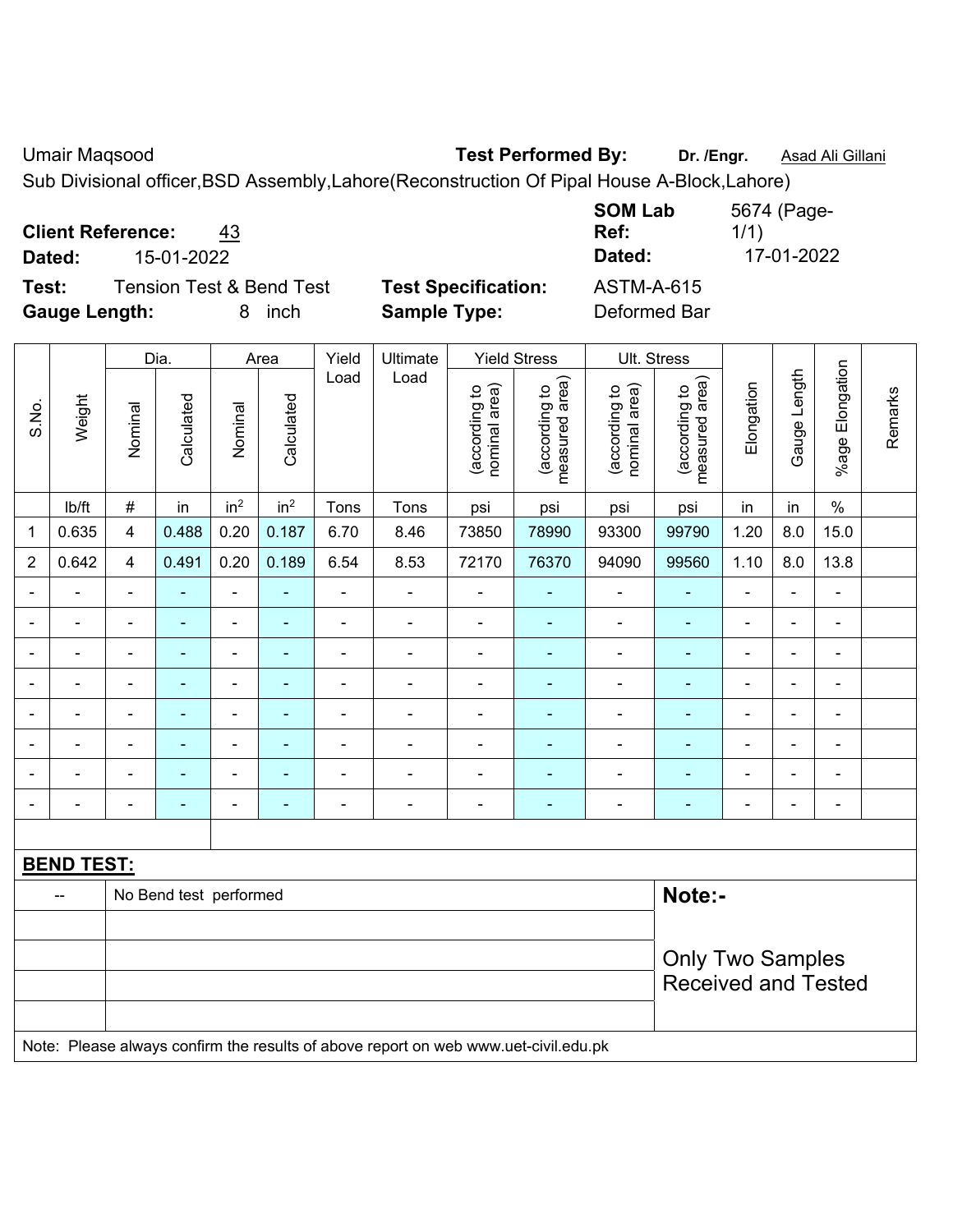Sajjad Ali Memon **Test Performed By:** Dr. /Engr. **Asad Ali Gillani** Cali Ali Gillani

RE Pillar & Sons.(Rumanza Golf & Country Club,DHA Multan)

| <b>Client Reference:</b> |            | P&S/OTH/GEN/00060 | Ref:   |            |
|--------------------------|------------|-------------------|--------|------------|
| Dated:                   | 15-01-2022 |                   | Dated: | 17-01-2022 |

**Test:** Tension Test & Bend Test **Test Specification:** ASTM-A-615 **Gauge Length:** 8 inch **Sample Type:** Deformed Bar (SJ Steel)

**SOM Lab Ref:**  5675 (Page-1/1)

|                          |                   | Dia.                       |                | Area                     |                          | Yield          | Ultimate                                                                            |                                 | <b>Yield Stress</b>            |                                 | Ult. Stress    |                |                          |                          |  |
|--------------------------|-------------------|----------------------------|----------------|--------------------------|--------------------------|----------------|-------------------------------------------------------------------------------------|---------------------------------|--------------------------------|---------------------------------|----------------|----------------|--------------------------|--------------------------|--|
| S.No.                    | Weight            | Nominal                    | Calculated     | Nominal                  | Calculated               | Load<br>Load   | (according to<br>nominal area)                                                      | (according to<br>measured area) | (according to<br>nominal area) | (according to<br>measured area) | Elongation     | Gauge Length   | %age Elongation          | Remarks                  |  |
|                          | Ib/ft             | $\#$                       | in             | in <sup>2</sup>          | in <sup>2</sup>          | Tons           | Tons                                                                                | psi                             | psi                            | psi                             | psi            | in             | in                       | $\%$                     |  |
| $\mathbf{1}$             | 0.680             | $\overline{4}$             | 0.505          | 0.20                     | 0.200                    | 6.75           | 9.09                                                                                | 74420                           | 74420                          | 100270                          | 100270         | 1.20           | 8.0                      | 15.0                     |  |
| $\overline{2}$           | 0.690             | $\overline{4}$             | 0.508          | 0.20                     | 0.203                    | 6.83           | 9.23                                                                                | 75320                           | 74200                          | 101730                          | 100230         | 1.10           | 8.0                      | 13.8                     |  |
|                          |                   | $\blacksquare$             |                | ä,                       | $\overline{\phantom{a}}$ | $\blacksquare$ | $\blacksquare$                                                                      | $\blacksquare$                  | ÷                              | ä,                              | $\blacksquare$ |                |                          | $\blacksquare$           |  |
| $\blacksquare$           | $\blacksquare$    | $\blacksquare$             | $\blacksquare$ | $\blacksquare$           | $\blacksquare$           | ä,             | $\blacksquare$                                                                      | $\blacksquare$                  | ÷,                             | $\blacksquare$                  | ä,             | $\blacksquare$ | $\overline{a}$           | $\blacksquare$           |  |
| $\overline{\phantom{0}}$ | $\blacksquare$    | $\blacksquare$             | $\blacksquare$ | $\overline{\phantom{a}}$ | $\blacksquare$           | $\blacksquare$ | $\frac{1}{2}$                                                                       | $\overline{\phantom{a}}$        | $\blacksquare$                 | $\overline{\phantom{a}}$        | ÷              | $\blacksquare$ | $\overline{\phantom{a}}$ | $\overline{\phantom{a}}$ |  |
|                          | $\blacksquare$    | $\blacksquare$             | $\blacksquare$ | $\blacksquare$           | $\overline{\phantom{a}}$ | $\blacksquare$ | ÷                                                                                   | $\blacksquare$                  | $\blacksquare$                 | ä,                              | ÷,             | $\blacksquare$ |                          | $\blacksquare$           |  |
|                          |                   | ä,                         | ä,             | $\blacksquare$           | $\blacksquare$           | ä,             | ä,                                                                                  | $\blacksquare$                  | ä,                             | ä,                              | ÷              |                | ä,                       | $\blacksquare$           |  |
|                          |                   |                            | ٠              | $\blacksquare$           |                          | $\blacksquare$ | ÷                                                                                   | $\blacksquare$                  | $\blacksquare$                 | ä,                              | $\blacksquare$ |                |                          | $\blacksquare$           |  |
|                          |                   |                            |                | $\blacksquare$           |                          |                | $\blacksquare$                                                                      | $\blacksquare$                  | ۰                              | $\blacksquare$                  | ۰              |                |                          | $\blacksquare$           |  |
|                          |                   | ۰                          | $\blacksquare$ | $\overline{\phantom{a}}$ | $\blacksquare$           | ٠              | ÷                                                                                   | $\overline{\phantom{a}}$        | ÷                              | $\overline{a}$                  | ÷              | $\blacksquare$ | $\blacksquare$           | $\blacksquare$           |  |
|                          |                   |                            |                |                          |                          |                |                                                                                     |                                 |                                |                                 |                |                |                          |                          |  |
|                          | <b>BEND TEST:</b> |                            |                |                          |                          |                |                                                                                     |                                 |                                |                                 |                |                |                          |                          |  |
|                          | #4                |                            |                |                          |                          |                | Sample bend through 180 degrees Satisfactorily without any crack                    |                                 |                                |                                 | Note:-         |                |                          |                          |  |
|                          |                   |                            |                |                          |                          |                |                                                                                     |                                 |                                |                                 |                |                |                          |                          |  |
|                          |                   | <b>Only Three Samples</b>  |                |                          |                          |                |                                                                                     |                                 |                                |                                 |                |                |                          |                          |  |
|                          |                   | <b>Received and Tested</b> |                |                          |                          |                |                                                                                     |                                 |                                |                                 |                |                |                          |                          |  |
|                          |                   |                            |                |                          |                          |                |                                                                                     |                                 |                                |                                 |                |                |                          |                          |  |
|                          |                   |                            |                |                          |                          |                | Note: Please always confirm the results of above report on web www.uet-civil.edu.pk |                                 |                                |                                 |                |                |                          |                          |  |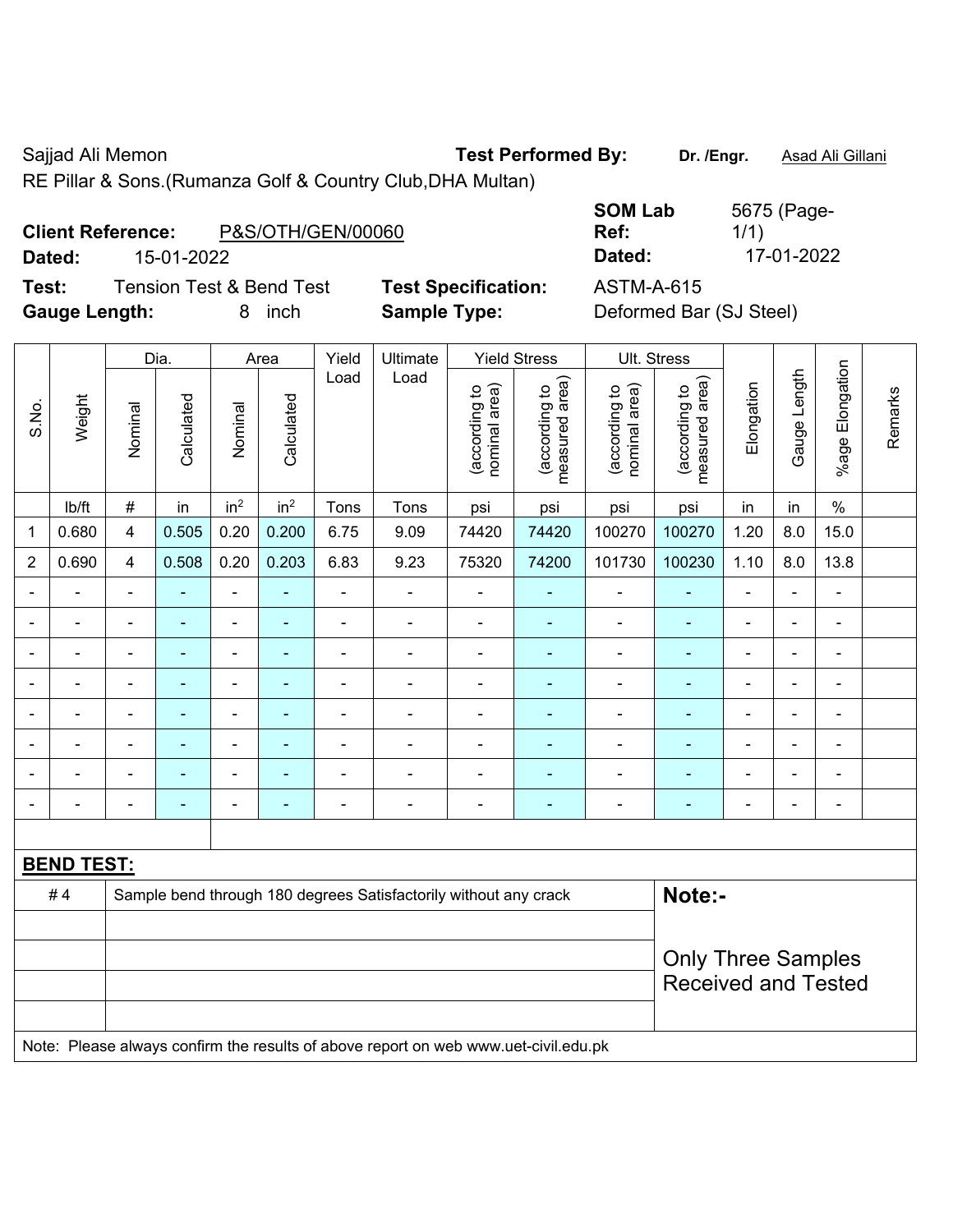Building Research Station **Test Performed By:** Dr. /Engr. **S.Asad Ali Gillani** 

Assistant Director-I,Lahore.(New Industrial Estate, Mirpur,Azad Kashmir)

| <b>Client Reference:</b><br>154-R/86<br>17-01-2022<br>Dated: |                            | <b>SOM Lab</b><br>Ref:<br>Dated: | 5676 (Page-<br>1a/1)<br>17-01-2022 |
|--------------------------------------------------------------|----------------------------|----------------------------------|------------------------------------|
| Test:<br><b>Tension Test &amp; Bend Test</b>                 | <b>Test Specification:</b> | <b>ASTM-A-615</b>                |                                    |
| <b>Gauge Length:</b><br>inch                                 | <b>Sample Type:</b>        | Deformed Bar                     |                                    |

|                | Weight            |                | Dia.                     |                 | Area                     |                | Ultimate                                                                            |                                | <b>Yield Stress</b>             |                                | Ult. Stress                                 |                |                |                          |         |
|----------------|-------------------|----------------|--------------------------|-----------------|--------------------------|----------------|-------------------------------------------------------------------------------------|--------------------------------|---------------------------------|--------------------------------|---------------------------------------------|----------------|----------------|--------------------------|---------|
| S.No.          |                   | Nominal        | Calculated               | Nominal         | Calculated               | Load           | Load                                                                                | nominal area)<br>(according to | (according to<br>measured area) | nominal area)<br>(according to | (according to<br>neasured area)<br>measured | Elongation     | Gauge Length   | Elongation<br>$%$ age    | Remarks |
|                | lb/ft             | $\#$           | in                       | in <sup>2</sup> | in <sup>2</sup>          | Tons           | Tons                                                                                | psi                            | psi                             | psi                            | psi                                         | in             | in             | $\%$                     |         |
| 1              | 2.640             | 8              | 0.994                    | 0.79            | 0.776                    | 22.48          | 34.37                                                                               | 62750                          | 63880                           | 95960                          | 97690                                       | 1.50           | 8.0            | 18.8                     |         |
| $\overline{2}$ | 1.481             | 6              | 0.744                    | 0.44            | 0.435                    | 13.53          | 20.44                                                                               | 67810                          | 68580                           | 102450                         | 103620                                      | 1.40           | 8.0            | 17.5                     |         |
| 3              | 0.673             | $\overline{4}$ | 0.502                    | 0.20            | 0.198                    | 6.60           | 8.48                                                                                | 72730                          | 73470                           | 93530                          | 94470                                       | 1.00           | 8.0            | 12.5                     |         |
| $\blacksquare$ | ÷                 | $\blacksquare$ | ä,                       | $\blacksquare$  | ÷,                       | ä,             | $\blacksquare$                                                                      | $\blacksquare$                 | $\blacksquare$                  | ä,                             | ä,                                          | L,             | L,             | $\overline{\phantom{a}}$ |         |
|                | -                 |                | $\overline{\phantom{0}}$ | $\blacksquare$  | $\blacksquare$           | $\blacksquare$ | $\blacksquare$                                                                      | $\blacksquare$                 | $\blacksquare$                  | $\blacksquare$                 | $\blacksquare$                              | $\blacksquare$ | $\overline{a}$ | ÷                        |         |
|                | $\blacksquare$    |                | $\blacksquare$           | $\blacksquare$  | ۰                        | $\blacksquare$ | $\blacksquare$                                                                      | $\blacksquare$                 | $\blacksquare$                  |                                | L,                                          | ä,             | ä,             | ä,                       |         |
| $\blacksquare$ | ÷                 | $\blacksquare$ | $\blacksquare$           | $\blacksquare$  | ÷                        | $\blacksquare$ | $\blacksquare$                                                                      | $\blacksquare$                 | ٠                               | ä,                             | $\blacksquare$                              | ä,             | L,             | $\overline{\phantom{a}}$ |         |
|                |                   |                | $\blacksquare$           | $\blacksquare$  | $\blacksquare$           | $\blacksquare$ | i.                                                                                  | $\blacksquare$                 |                                 |                                | $\overline{\phantom{a}}$                    |                | L,             | $\blacksquare$           |         |
|                |                   |                |                          |                 |                          |                |                                                                                     |                                |                                 |                                |                                             |                |                |                          |         |
| $\blacksquare$ |                   |                | ٠                        | $\blacksquare$  | $\overline{\phantom{0}}$ | $\blacksquare$ | $\overline{\phantom{0}}$                                                            | $\blacksquare$                 | ٠                               |                                | ۰                                           | ä,             | $\blacksquare$ | $\blacksquare$           |         |
|                |                   |                |                          |                 |                          |                |                                                                                     |                                |                                 |                                |                                             |                |                |                          |         |
|                | <b>BEND TEST:</b> |                |                          |                 |                          |                |                                                                                     |                                |                                 |                                |                                             |                |                |                          |         |
|                | # 8               |                |                          |                 |                          |                | Sample bend through 180 degrees Satisfactorily without any crack                    |                                |                                 |                                | Note:-                                      |                |                |                          |         |
|                | #6                |                |                          |                 |                          |                | Sample bend through 180 degrees Satisfactorily without any crack                    |                                |                                 |                                |                                             |                |                |                          |         |
|                | #4                |                |                          |                 |                          |                | Sample bend through 180 degrees Satisfactorily without any crack                    |                                |                                 |                                | <b>Only Six Samples</b>                     |                |                |                          |         |
|                |                   |                |                          |                 |                          |                |                                                                                     |                                |                                 |                                | <b>Received and Tested</b>                  |                |                |                          |         |
|                |                   |                |                          |                 |                          |                |                                                                                     |                                |                                 |                                |                                             |                |                |                          |         |
|                |                   |                |                          |                 |                          |                | Note: Please always confirm the results of above report on web www.uet-civil.edu.pk |                                |                                 |                                |                                             |                |                |                          |         |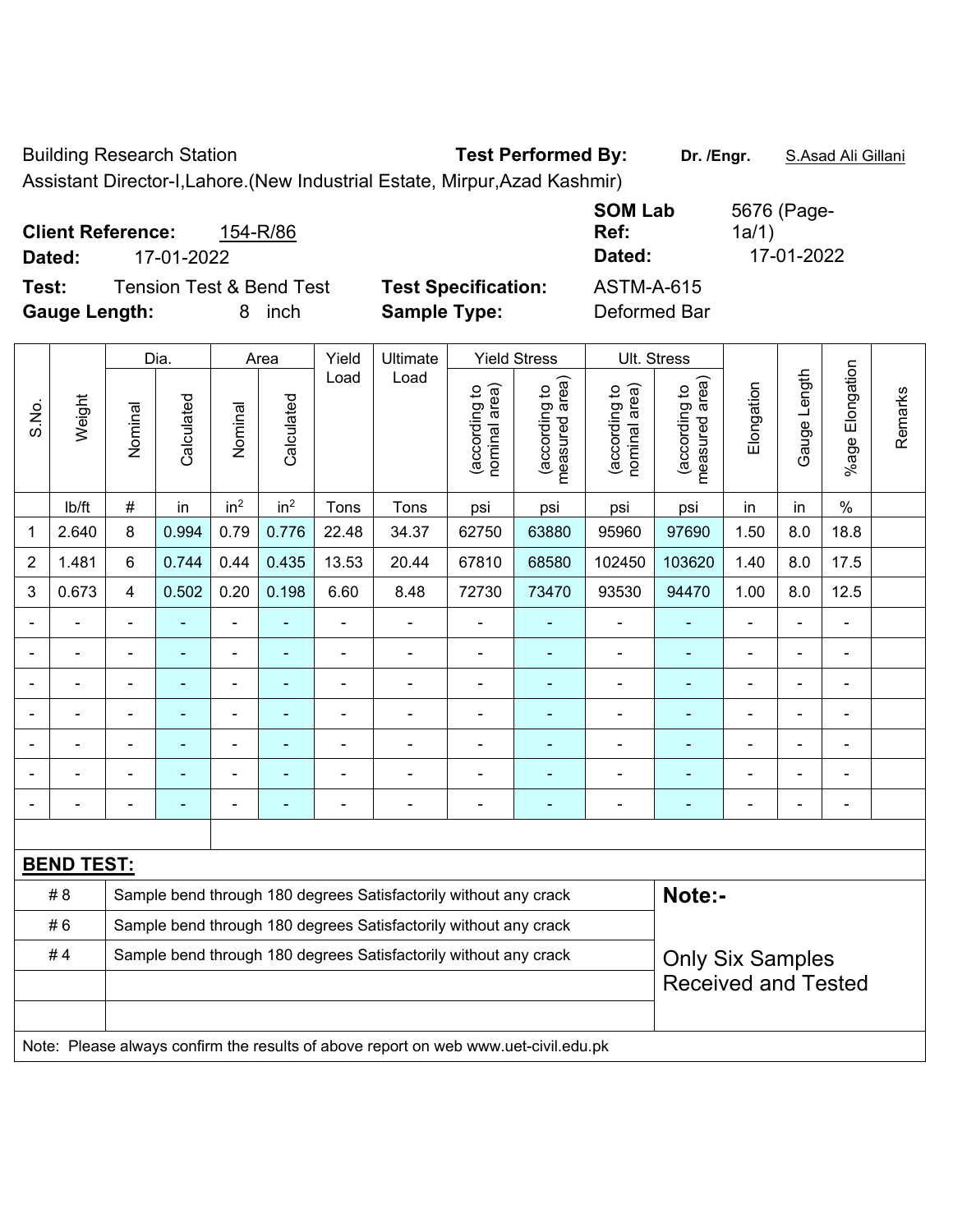Building Research Station **Test Performed By:** Dr. /Engr. **S.Asad Ali Gillani** 

Assistant Director-I,Lahore.(New Industrial Estate, Mirpur,Azad Kashmir)

| <b>Client Reference:</b> |                                     | 154-R/86 |              |                            | Ref: | <b>SOM Lab</b>    | 5676 (Page-<br>1b/1) |
|--------------------------|-------------------------------------|----------|--------------|----------------------------|------|-------------------|----------------------|
| Dated:                   | 17-01-2022                          |          |              |                            |      | Dated:            | 17-01-2022           |
| Test:                    | <b>Tension Test &amp; Bend Test</b> |          |              | <b>Test Specification:</b> |      | <b>ASTM-A-615</b> |                      |
| <b>Gauge Length:</b>     |                                     |          | <i>i</i> nch | <b>Sample Type:</b>        |      | Deformed Bar      |                      |

|                |                          | Dia.                         |                                                                  | Area            |                 | Yield          | Ultimate                                                         |                                | <b>Yield Stress</b>             |                                | Ult. Stress                     |                          |                |                              |         |
|----------------|--------------------------|------------------------------|------------------------------------------------------------------|-----------------|-----------------|----------------|------------------------------------------------------------------|--------------------------------|---------------------------------|--------------------------------|---------------------------------|--------------------------|----------------|------------------------------|---------|
| S.No.          | Weight                   | Nominal                      | Calculated                                                       | Nominal         | Calculated      | Load           | Load                                                             | nominal area)<br>(according to | measured area)<br>(according to | (according to<br>nominal area) | measured area)<br>(according to | Elongation               | Gauge Length   | %age Elongation              | Remarks |
|                | lb/ft                    | $\#$                         | in                                                               | in <sup>2</sup> | in <sup>2</sup> | Tons           | Tons                                                             | psi                            | psi                             | psi                            | psi                             | in                       | in             | $\%$                         |         |
| 1              | 2.647                    | 8                            | 0.995                                                            | 0.79            | 0.778           | 21.25          | 31.80                                                            | 59340                          | 60250                           | 88790                          | 90160                           | 1.50                     | 8.0            | 18.8                         |         |
| $\overline{2}$ | 1.515                    | 6                            | 0.753                                                            | 0.44            | 0.445           | 10.88          | 16.26                                                            | 54520                          | 53910                           | 81500                          | 80580                           | 1.60                     | 8.0            | 20.0                         |         |
| 3              | 0.658                    | $\overline{4}$               | 0.496                                                            | 0.20            | 0.193           | 5.27           | 7.72                                                             | 58120                          | 60230                           | 85100                          | 88180                           | 1.40                     | 8.0            | 17.5                         |         |
| $\blacksquare$ | -                        | ۰                            |                                                                  | Ξ.              | $\blacksquare$  | $\blacksquare$ | $\blacksquare$                                                   | $\blacksquare$                 | ٠                               | $\blacksquare$                 | ۰                               | Ξ.                       | Ξ.             | $\blacksquare$               |         |
| $\blacksquare$ | $\overline{\phantom{0}}$ | $\overline{a}$               |                                                                  | Ξ.              | ۰               | $\blacksquare$ |                                                                  | $\blacksquare$                 | ۰                               | -                              |                                 | ۰                        | -              | $\qquad \qquad \blacksquare$ |         |
|                |                          | ۰                            |                                                                  | ۰               |                 |                |                                                                  | $\blacksquare$                 |                                 | $\overline{a}$                 |                                 |                          | $\blacksquare$ |                              |         |
|                |                          | ۰                            |                                                                  | ۰               |                 |                |                                                                  | $\blacksquare$                 | ۰                               | $\blacksquare$                 | ۰                               | -                        | $\blacksquare$ | ۰                            |         |
| $\blacksquare$ |                          | $\blacksquare$               | $\blacksquare$                                                   | $\blacksquare$  | ÷,              | $\blacksquare$ | $\blacksquare$                                                   | $\blacksquare$                 | ۰                               | $\blacksquare$                 | ٠                               | $\blacksquare$           | $\blacksquare$ | ۰                            |         |
|                |                          | $\qquad \qquad \blacksquare$ |                                                                  | Ξ.              | ۰               |                |                                                                  | $\qquad \qquad \blacksquare$   | ۰                               | $\blacksquare$                 | ٠                               |                          | $\blacksquare$ | ۰                            |         |
| $\blacksquare$ |                          | $\blacksquare$               | $\blacksquare$                                                   | ۰               | ۰               | $\blacksquare$ | $\blacksquare$                                                   | $\blacksquare$                 | $\overline{\phantom{0}}$        | $\blacksquare$                 | ٠                               | $\overline{\phantom{0}}$ | ۰              | $\blacksquare$               |         |
|                |                          |                              |                                                                  |                 |                 |                |                                                                  |                                |                                 |                                |                                 |                          |                |                              |         |
|                | <b>BEND TEST:</b>        |                              |                                                                  |                 |                 |                |                                                                  |                                |                                 |                                |                                 |                          |                |                              |         |
|                | #8                       |                              |                                                                  |                 |                 |                | Sample bend through 180 degrees Satisfactorily without any crack |                                |                                 |                                | Note:-                          |                          |                |                              |         |
|                | #6                       |                              | Sample bend through 180 degrees Satisfactorily without any crack |                 |                 |                |                                                                  |                                |                                 |                                |                                 |                          |                |                              |         |

| $\pi \circ$<br>#4 | <u>Cample being unbught too gegrees Causiacionity without any crack</u><br>Sample bend through 180 degrees Satisfactorily without any crack | <b>Only Six Samples</b>    |
|-------------------|---------------------------------------------------------------------------------------------------------------------------------------------|----------------------------|
|                   |                                                                                                                                             | <b>Received and Tested</b> |
|                   |                                                                                                                                             |                            |
|                   |                                                                                                                                             |                            |

Note: Please always confirm the results of above report on web www.uet-civil.edu.pk